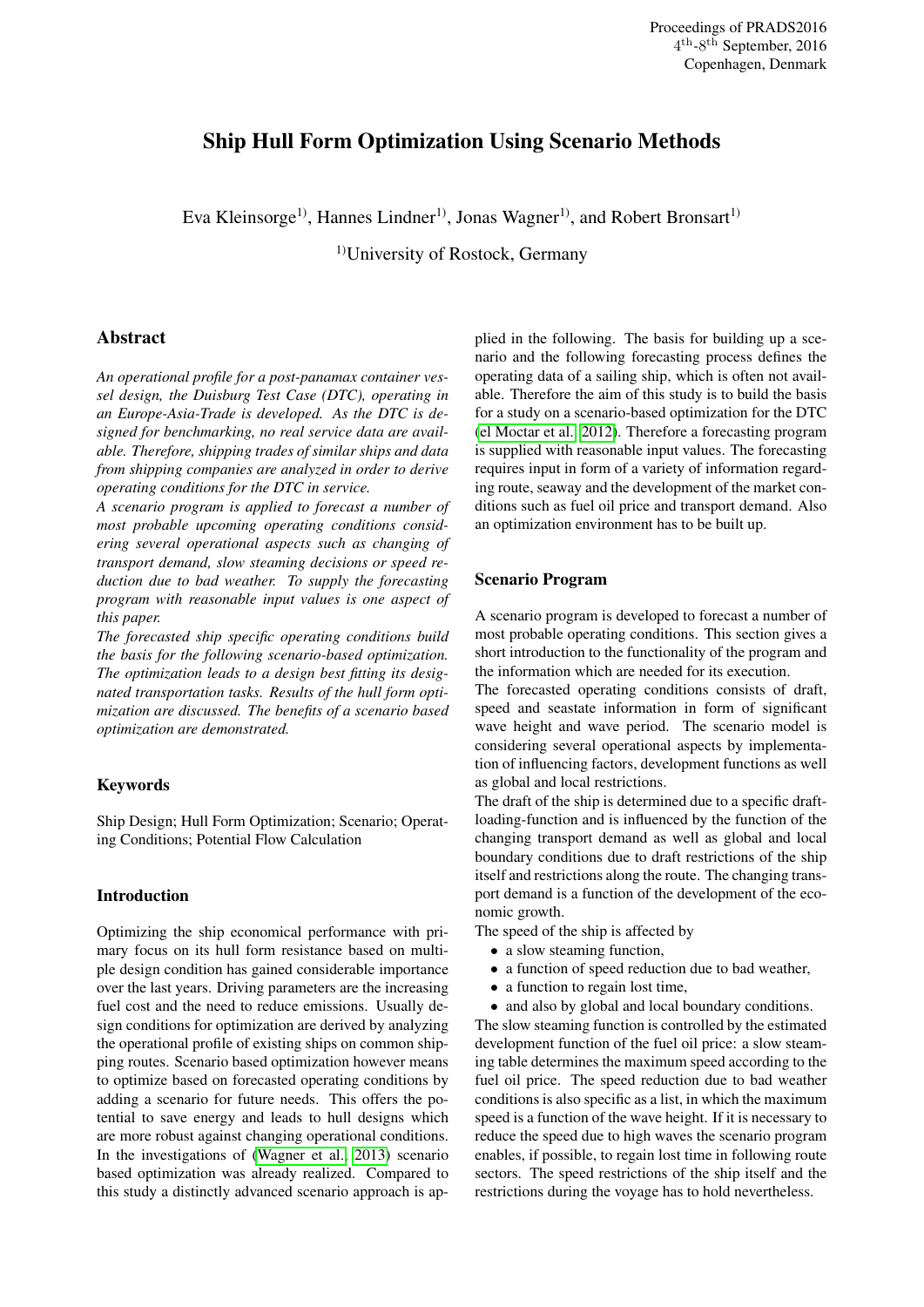As the development functions of the fuel oil price and the economic growth are basically unknown, uncertainties and even crises can be considered. Uncertainties are handled by a fluctuation function, whereas the crises is driven by the parameters occurrence frequency, average crisis duration, standard deviation of the crisis duration as well as the probability of rising fuel oil price or economic growth respectively.

All factors influencing the development of the scenario are called scenario parameters and are predefined by the user of the program. According to the chosen scenario parameters a scenario is developed on the basis of a route profile (Fig. [1\)](#page-1-0).



<span id="page-1-0"></span>Figure 1. Scenario Model

A route profile consists of a list of route segments and contains the description of the trade and the amount of goods to be transported accompanied by local constraints. For the description of the trade, information have to be given about the distance of the route segment, the weather condition, the initial speed of the ship, the lay time and the type of the port. The weather condition is specified by a sea area ID according to the scatter table of global seaway statistics obtained by (Söding, 2001). The port type is defined specifically indicating the additional services in of port operations like docking or refueling. Information about the number of full and empty containers (TEUs) are necessary to calculate the draft of the vessel via the ship specific loading-draft function.

For calculating the probability distribution of the operating conditions the Monte Carlo method is applied. The scenario program uses all given input to run through a specific number of life cycles creating randomly varying vessel lives, intendedly in the end covering all future developments of the specified descriptors and their respective combinations being possible. All operating conditions appearing within these runs will be clustered according to user-given constraints and then summed up respective their weightings.

## Route Profile

The previous section gave a brief description of the information which is included in the route profile, as it is one main input for the scenario program. As no real service data of the DTC exist, shipping trades of similar ships are used. Hence in this paper, the route profile is derived based on 13 800 TEU vessels of the Thalassa Hellas series. The data available are from bringing into service until the end of 2014 and is limited to Europe-Asia-trades. One single round trip of the specific vessel Thalassa Hellas is selected to generate the route profile for the DTC. On the journey with a duration of about 73 days 12 ports are called (Fig. [2\)](#page-1-1).



<span id="page-1-1"></span>Figure 2. Voyage of the Thalassa Hellas on the wave statistic map from Söding

The specific route is divided into route segments, each representing one part of the trade with constant characteristics. The trip between two ports consists of at least five route segments: port (two times), estuary trading (two times) and transit. On the comparatively long transit changes of weather conditions (Sea Area ID) and speed due to crossing the Suez Canal lead to the necessity of accordingly additional route segment.

The received operational data only contains information about the time of arrival and departure. To determine the initial speed of the vessel  $v_{ini}$  for each route segment, distances between two ports as well as distances at the the port areas and rivers are based on the data found on the website [\(SeaRates, 2015\)](#page-6-3). Assumptions for vessel speeds in port areas and on rivers are made to correct the real transit time and complement the route profile. The zoning of the wave statistic map from Söding helps to estimate the distances of constant weather conditions and to define the sea area ID for each route segment (Fig. [2\)](#page-1-1).

For the port route segments the lay time  $t_{port}$  and the port type are derived. The lay times are directly taken from the data of the Thalassa Hellas. The port type as well as local constraints  $v_{min,l}$ ,  $v_{max,l}$  and  $T_{max,l}$  are determined. The received data also contain information about the ratio of full and empty containers. These values are used for the calculation of full and empty TEUs respectively.

To get an impression how in the derived route profile looks like, a section for the voyage between Rotterdam and Hamburg is shown in Table [1.](#page-2-0)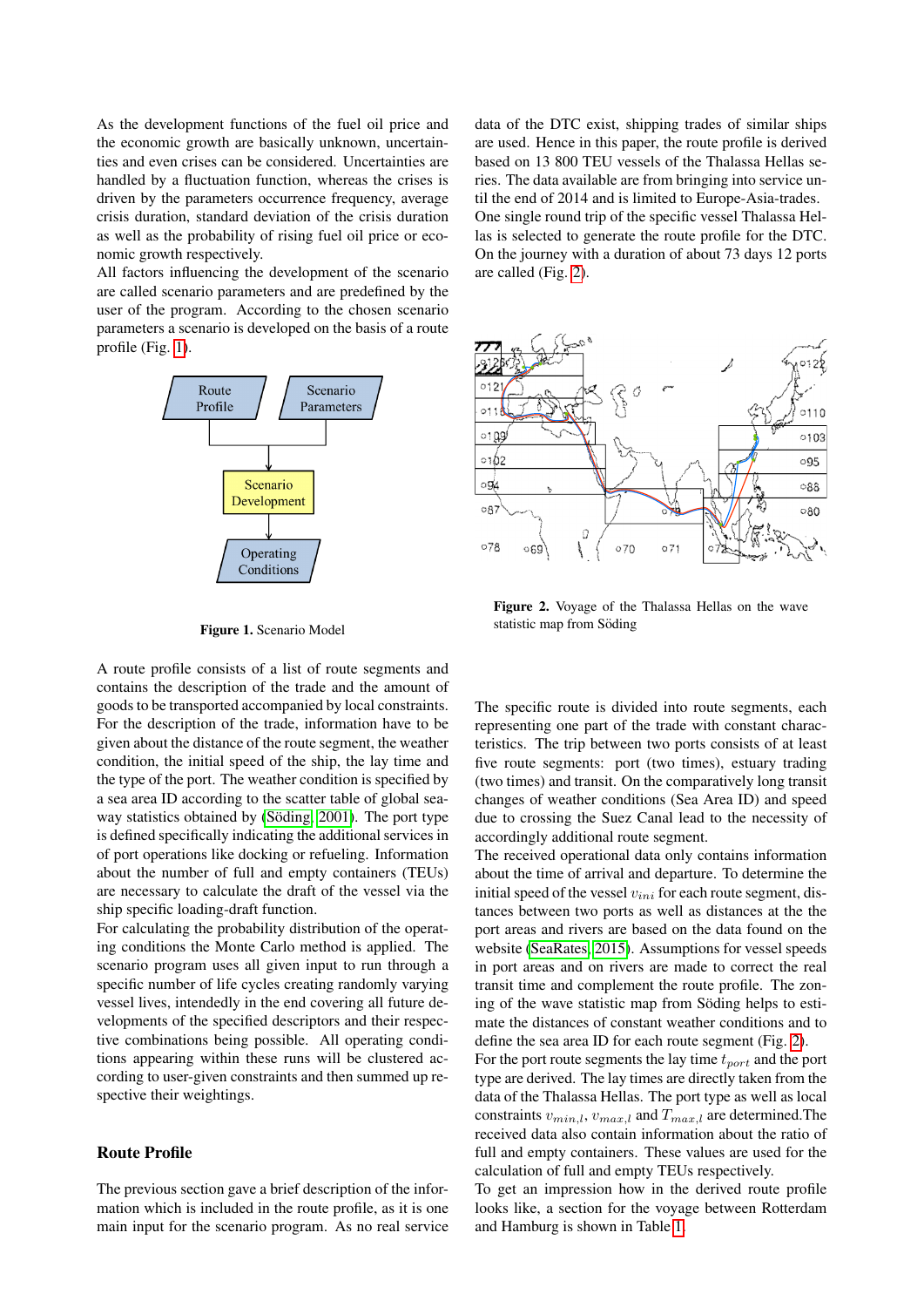| distance<br>[sm] | sea area ID<br>-1 | $v_{ini}$<br>$\lceil kn \rceil$ | $t_{port}$<br>$[h] \centering$ | port type<br>$\lceil - \rceil$ | $TEU_{full}$<br>$\left[ \cdot \right]$ | $TEU_{empty}$<br>$[\cdot]$ | $v_{min,l}$<br>$\lceil kn \rceil$ | $v_{max,l}$<br>$\lceil kn \rceil$ | $T_{max,l}$<br>[m] |
|------------------|-------------------|---------------------------------|--------------------------------|--------------------------------|----------------------------------------|----------------------------|-----------------------------------|-----------------------------------|--------------------|
| $\theta$         | 126               | 0                               | 53.33                          | 4                              | 5683                                   | 1933                       | 0                                 |                                   | 17.5               |
| 2.4              | 126               | 6.3                             | $\Omega$                       | $\Omega$                       | 1804                                   | 1698                       | 0                                 | 10.0                              | 0                  |
| 276.8            | 126               | 19.5                            |                                | $\Omega$                       | 1804                                   | 1698                       | $\Omega$                          |                                   | 0                  |
| 3.5              | 126               | 6.3                             | $\Omega$                       |                                | 1804                                   | 1698                       | 0                                 | 10.0                              | 0                  |
| $\overline{0}$   | 126               | $\theta$                        | 57.5                           |                                | 1804                                   | 1698                       | 0                                 | $\Omega$                          | 15.1               |
|                  |                   |                                 |                                |                                |                                        |                            |                                   |                                   |                    |

<span id="page-2-0"></span>Table 1. Route profile between ports of Rotterdam and Hamburg.

<span id="page-2-3"></span>

| <b>Table 4.</b> Speed reduction due to bad weather conditions        |  |  |  |  |  |  |  |  |  |  |
|----------------------------------------------------------------------|--|--|--|--|--|--|--|--|--|--|
| $H_{1/3}$ [m] 4.5 5.5 6.5 7.5 8.5 9.5 10.5 11.5 12.5 13.5 14.5       |  |  |  |  |  |  |  |  |  |  |
| $v_{max,H_{1/3}}$ [kn] 22.8 20.6 18.4 16.2 14 11.8 9.6 7.4 5.2 3 0.8 |  |  |  |  |  |  |  |  |  |  |

<span id="page-2-4"></span>Table 5. Parameters of the fuel oil price development development function  $t \le 8765.82 : FOP_{ini} = 275 - 50 \cdot (t/8765.82)$  $t > 8765.82$ :  $FOP_{ini} = 225 + 50 \cdot (t/8765.82 - 1)$ fluctuation per day 1.5 \$ occurrence frequency  $40\%$ average crisis duration 4382.91 h (0.5 years) standard deviation of crisis duration  $4382.91 h (0.5 \text{ years})$ probability of rising  $50\%$ 

### Scenario Parameter

As an additional input to the forecasting program scenario parameters are necessary.

First of all the vessel characteristics and the forecasting horizon must be defined. They are listed in Table [2.](#page-2-1)

<span id="page-2-1"></span>

|                      | <b>Table 2.</b> Scenario and vessel characteristics |  |  |  |  |
|----------------------|-----------------------------------------------------|--|--|--|--|
| time horizon         | 87658.2 h (10 years)                                |  |  |  |  |
| $T_{min,q}$          | 10 <sub>m</sub>                                     |  |  |  |  |
| $T_{max,q}$          | 15.5 m                                              |  |  |  |  |
| $v_{min,q}$          | $0\,km$                                             |  |  |  |  |
| $v_{max,q}$          | $25\,km$                                            |  |  |  |  |
| LDF                  | $7.8136 + ((n_{TEU,f} \cdot 11.85$                  |  |  |  |  |
|                      | $+n_{TEU,e} \cdot 2.0) \cdot 6e^{-5}$               |  |  |  |  |
| dry-docking interval | 43829.1 h (5 years)                                 |  |  |  |  |
| dry-docking time     | 504h                                                |  |  |  |  |

The minimum draft of the vessel  $T_{min,g}$  (no trim assumed) is limited by the requirement that the propeller should be fully submerged under all conditions. The maximum draft  $T_{max,q}$  is assumed 1 m above the design draft, assuming that the scantling draft and all safety criteria do allow this. The maximum speed of the vessel  $v_{max,q}$  is equal to the design speed of the DTC.

The ship specific loading-draft-function (LDF) is determined based on the data of the Thalassa Hellas vessels. With help of these data the average values of the mass of full and empty containers were calculated resulting in 11.85  $t$  for a full container and  $2 t$  for an empty container. Based on values for the numbers of full and empty TEUs and the related drafts a linear regression is derived which is used as the loading-draft-function. For the determination of the dry-docking intervals and time information in personal communication with shipping company are applied. In the course of the investigations the shipping company also provides information about questions in the scope of the forecasting approach.

For the slow steaming function assumptions are made as shown in Table [3\)](#page-2-2). According to explanations of the shipping company no standard concept exists on slow steaming criteria.

Table 3. Slow steaming effect: max speed dependend on FOP

<span id="page-2-2"></span>

| $FOP$ [\$] | $v_{max,FOP}$ [kn] |
|------------|--------------------|
| 550        | 20                 |
| 600        | 18                 |
| 700        | 16                 |

The speed reduction due to bad weather conditions is provided by the University of Duisburg (Table [4\)](#page-2-3) which is based on investigations to determine operational conditions in seaways for the DTC.

The applied parameters of fuel oil price and economic growth development are listed in Tables [5](#page-2-4) and [6](#page-3-0) respectively. The assumptions are made with the help of the "Review of Maritime Transport 2015" [\(UNCTAD, 2015\)](#page-6-4) and experiences of a shipping company. For the eco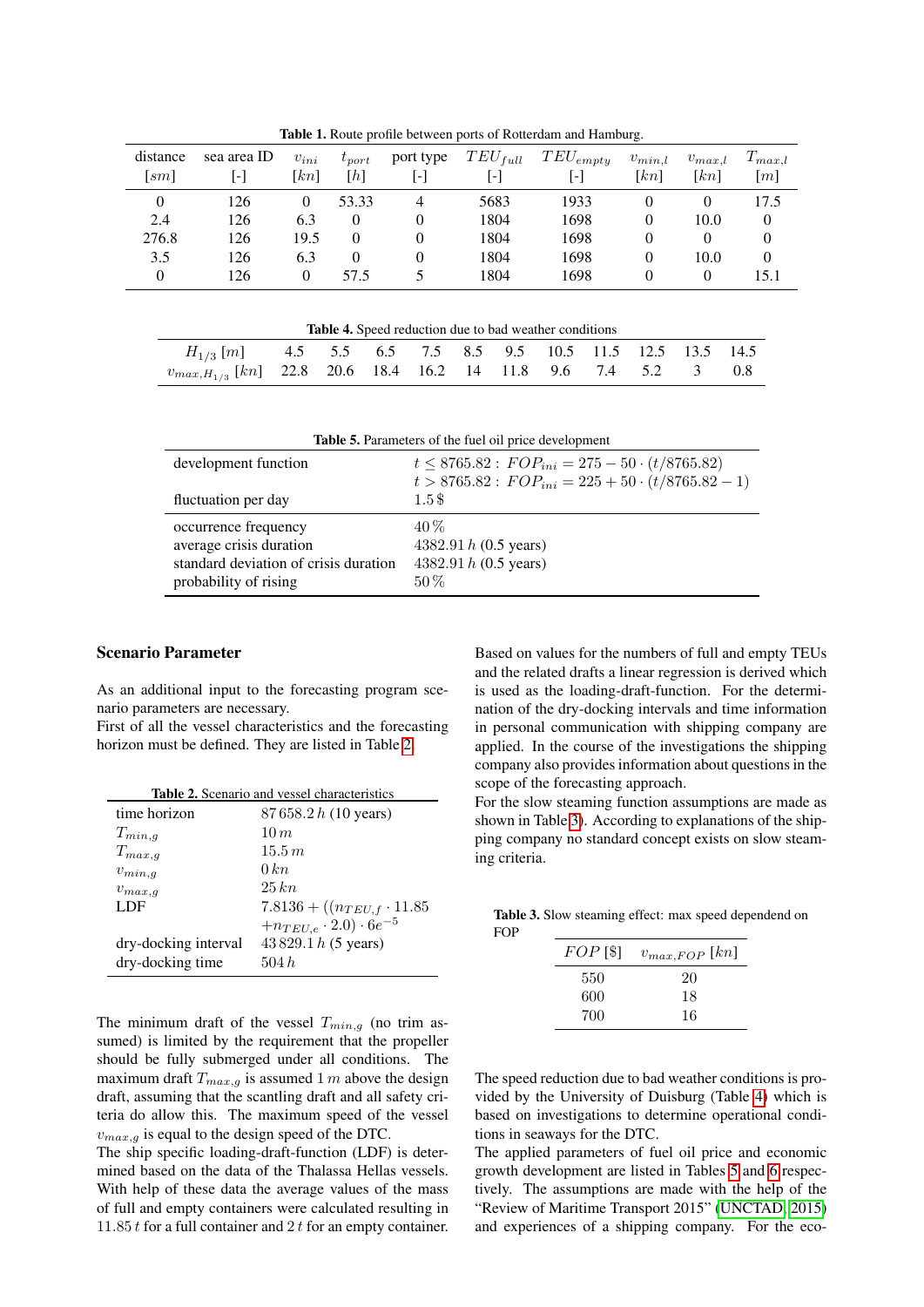nomic growth development the progress of the container transport demand is analyzed.

<span id="page-3-0"></span>Table 6. Parameters of the economic growth development

| development function                                                     | $E_{ini} = 0.05 \cdot (t/8765.82)$ |
|--------------------------------------------------------------------------|------------------------------------|
| fluctuation per day                                                      | 0.5\$                              |
| occurrence frequency<br>average crisis duration<br>standard deviation of | $13.33\%$<br>8765.82 h (1 year)    |
| crisis duration                                                          | 1460, 97 $h$ (2 months)            |
| probability of rising                                                    | $25\%$                             |

#### Forecasted Operational Profile

Considering the scenario parameters an operational profile is forecasted by the scenario program based on the developed route profile. Here the chosen range width for the ship speed is taken to  $0.5$  kn and for the draft to  $0.5$  m. The following Table [7](#page-3-1) lists the seven most frequent operating conditions (OC) and their respective fraction of the total profile w:

Table 7. Operating conditions of the forecasted profile

<span id="page-3-1"></span>

| OС                          | $v$ [kn] | $T$ [m] | $\overline{w}$ | $w_{cum,n}$ |
|-----------------------------|----------|---------|----------------|-------------|
| 1                           | 22.5     | 15.5    | 0.1277         | 0.1277      |
| $\mathcal{D}_{\mathcal{L}}$ | 19.5     | 15.5    | 0.0709         | 0.1986      |
| 3                           | 16       | 15.5    | 0.064          | 0.2626      |
| 4                           | 19       | 14      | 0.0561         | 0.3187      |
| 5                           | 18       | 15.5    | 0.0552         | 0.3739      |
| 6                           | 22.5     | 13.5    | 0.0413         | 0.4152      |
| 7                           | 19.5     | 15      | 0.0348         | 0.45        |

Although the scenario program is capable to also output the seaway conditions for the various operating conditions, in the following optimization the seastate is not considered. The reason for this approach is that previous calculations have shown that neglecting the wave resistance for each design variant in the optimization process, specially for large vessels like the DTC, but performing the resistance calculation for calm water conditions has principally no impact on the result, the optimal design variant.

The cumulated weightings  $w_{cum,n}$  are simply calculated using equation [1](#page-3-2) and give an idea of the increasing coverage of the operational profile while consideration more operating conditions.

<span id="page-3-2"></span>
$$
w_{cum,i} = \sum_{i=1}^{n} w_i
$$
 (1)

The seven most frequent conditions sum up to  $45\%$  of the total forecasted operating profile. They are characterized by a spreading of the vessel's speed between 16 and 22.5 kn. The drafts cover a range from 13.5 to 15.5 m, of which the maximum draft of  $15.5 m$  is of largest significance. With an increasing number of operating conditions the specific weightings do not differ considerably, see also Fig. [3](#page-3-3) in which the weigthings are shown as function of draft and speed. Form the figure it becomes obvious that it is almost impossible to identify the number of operating conditions to be chosen for the hull form optimization.



<span id="page-3-3"></span>Figure 3. Forecasted operational profile

#### Parametric Hull Form Model

To automatically modify the ship hull form in the optimization process, a parametric model of the DTC is defined based on a STL-representation. In a first step only the bulbows bow is parametrically remodeled. The midship and the aft sections remain constant and equal the original form. The parametric modeling is performed with the software CAESES/FFW. In accordance to Kracht [\(Kracht, 1978\)](#page-6-5) the following five parameters are introduced to modify the bow (Fig. [4\)](#page-4-0):

- $\Delta L_B$ : parameter for the change of length of the bulbous bow
- $\Delta Z_B$ : parameter for the change of height of the bulbous bow
- $P_x$ ,  $P_y$ ,  $P_z$ : parameters for the change of breath of the bulbous bow

The implementation of the parameters is done using the *Surface Delta Shift* transformation which allows modifications of the local hull form surface in the direction of a specified axis whose delta values are given by surface coordinates [\(Friendship Systems, 2016\)](#page-6-6). The transformations for the change of length and height of the bulbous bow are controlled by the parameters  $\Delta L_B$  and  $\Delta Z_B$  respectively, in which the values of these parameters dedine the actual transformation. The change of breath of the bulbous bow is controlled by the coordinate values of a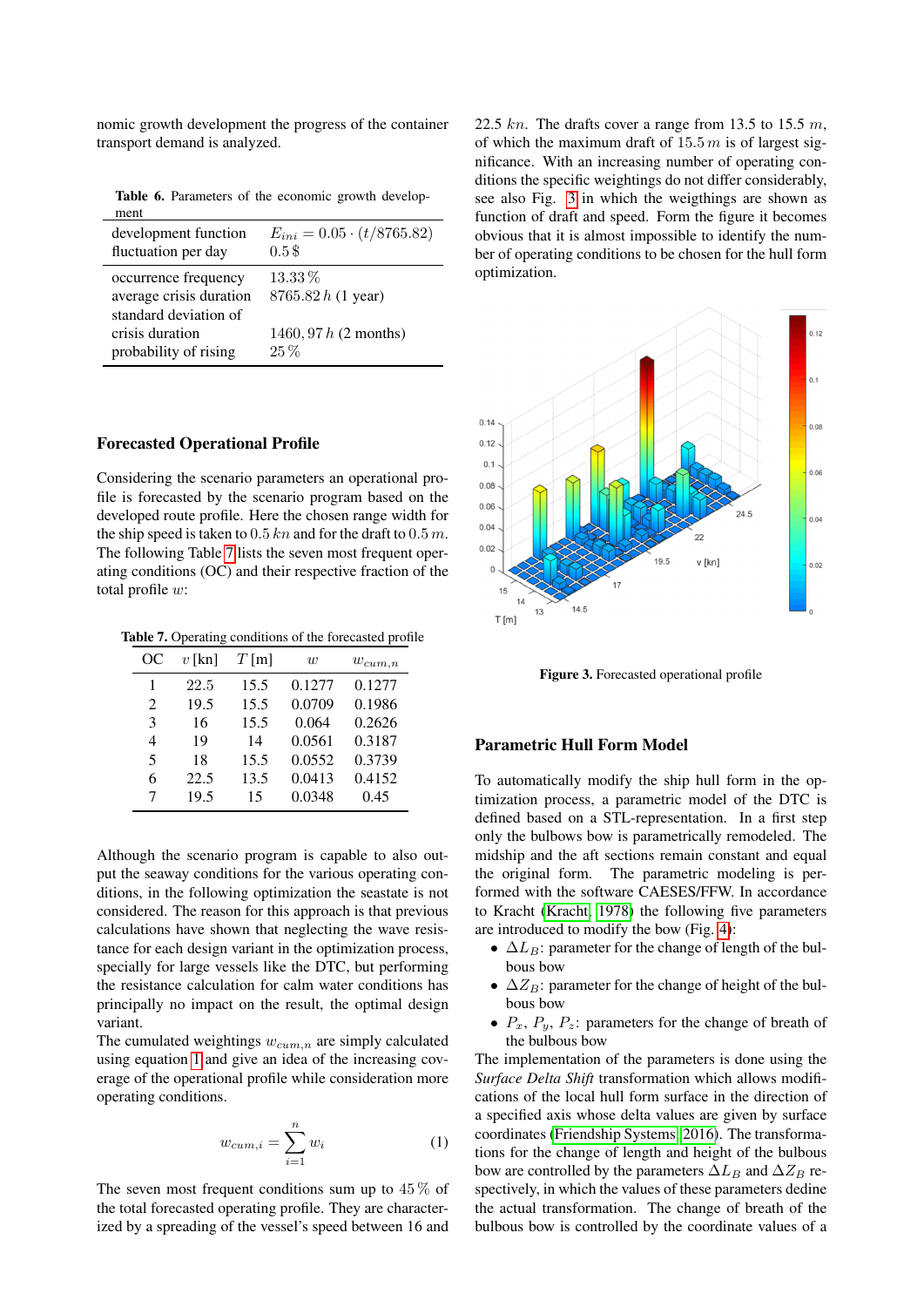specific point  $P_x$ ,  $P_y$  and  $P_z$ . The transverse modification of the bulbous bow is illustrated on the left in Fig. [4.](#page-4-0) It shows the transformation of the initial bow (light blue) due to the *Delta Shift Surface* (dashed area) to the new design (dark blue).



<span id="page-4-0"></span>Figure 4. Parameters of bulbous bow modifications

All transformations are applied on a *Image Trimesh*, which is directly used for calculation of the resistance in the optimization process. Table [8](#page-4-1) shows the boundary conditions of the parameters are utilized to define the design space: The values of  $\Delta L_B$  and  $\Delta Z_B$  ensure, that

<span id="page-4-1"></span>Table 8. Parameter boundaries Parameter lower bound initial value upper bound  $\Delta L_B [m]$  -4 0 5  $\Delta Z_B$  [*m*] -5 0 4  $P_x[m]$  345 355 365  $P_y[m]$  -3 0 4  $P_z$  [*m*] 2 7.75 12

the bulbous bow never pierces the waterline. The values are also chosen in order to guarantee that no unrealistic bow forms occur. Applying the initial values results in the original hull form.

#### **Optimization**

The optimization target is to reduce the fuel oil consumption based on the minimized effective power. Here the assumption is made that the propulsion parameters are not influenced by the hull form modifications in the most forward hull form region. Additionally no dependance on the draft and speed is assumed. A varying number of operating conditions of the forecasted operational profile is considered:

$$
P_{e,w}(w_{cum,j}) = \sum_{i=1}^{j} R_{T,i} \cdot v_i \cdot \frac{w_i}{w_{cum,i}} \tag{2}
$$

The optimization of the DTC bulbous bow region is performed with the software CAESES/FFW, in which the calculation of the total resistance  $R_{T,i}$  for the respective operating conditions is done with the potential flow code GL Rankine. The total resistance is calculated to:

$$
R_{T,i} = (1+k) \cdot R_{F,i} + R_{W,i} \tag{3}
$$

Here the k-factor is taken to be constant for all operating conditions with  $k = 0.145$ . Investigations of the University of Duisburg support this assumption, even though this can be specifically problematic in case of larger variations in e.g. draft. The frictional resistance  $R_{F,i}$  is determined according to the ITTC 57 formula. The wave resistance  $R_{W,i}$  results from the pressure distribution in the potential flow.

To cover the whole design space (Table [8\)](#page-4-1) 600 quasirandom design variants are generated using a Sobol Algorithm. For each of these variants the resistance is calculated for any operating condition listed in Table [7](#page-3-1) to determine the effective power according to the number of considered conditions  $P_{e,w}(w_{cum,j})$ . The design variant causing the minimum effective power represents the optimal hull form under the specified conditions. This conclusion could be justified by further optimization with help of a Nelder-Mead-Simplex method: in all cases the "Sobol solution" could not be further improved.

# Optimization Results

The variation of the form parameter with the Sobol Algorithm leads to optimal design variants as shown in Table [9.](#page-4-2) Irrespective of the number of operating conditions accounted for the optimal bulbous bows are longer compared with the base model (BM):  $\Delta L_B$  always positive. While increasing the number of considered operating conditions the width trends to become smaller, a fact which is known form hull form investigations based on multiple operating conditions. For the parameters  $P_x$  and  $P_z$  no clear tendencies can be identified.

<span id="page-4-2"></span>Table 9. Optimal design variants as function of number of operating conditions

| OС      | $\Delta L_B[m]$ | $\Delta z_B[m]$ | $P_x m $ | $P_u[m]$ | $P_z  m $ |
|---------|-----------------|-----------------|----------|----------|-----------|
|         | 1.85            | 1.98            | 364.6    | 0.21     | 5.07      |
| $1 - 2$ | 1.90            | 0.91            | 345.6    | $-0.59$  | 5.44      |
| $1 - 3$ | 2.26            | $-0.71$         | 351.7    | $-0.76$  | 11.14     |
| $1 - 5$ | 1.68            | $-1.64$         | 360.6    | $-1.89$  | 11.59     |
| $1 - 7$ | 1.36            | $-0.76$         | 358.8    | $-1.59$  | 7.64      |

The improvements gained by the form variations become apparent by the comparison with the initial hull form (Table [10\)](#page-5-0). The weighted effective power considering 45 % of all conditions of the operational profile can be reduced by about  $1.23\%$ .

The diagrams in Fig. [5](#page-5-1) show the results of the form variation considering the first seven operating conditions. The weighted effective power is plotted over different design parameters. Clear limit curves with tendencies are formed for the parameter  $\Delta L_B$ ,  $\Delta z_B$  and  $P_y$ . The optimal design is located on the bottoms of these limit curves.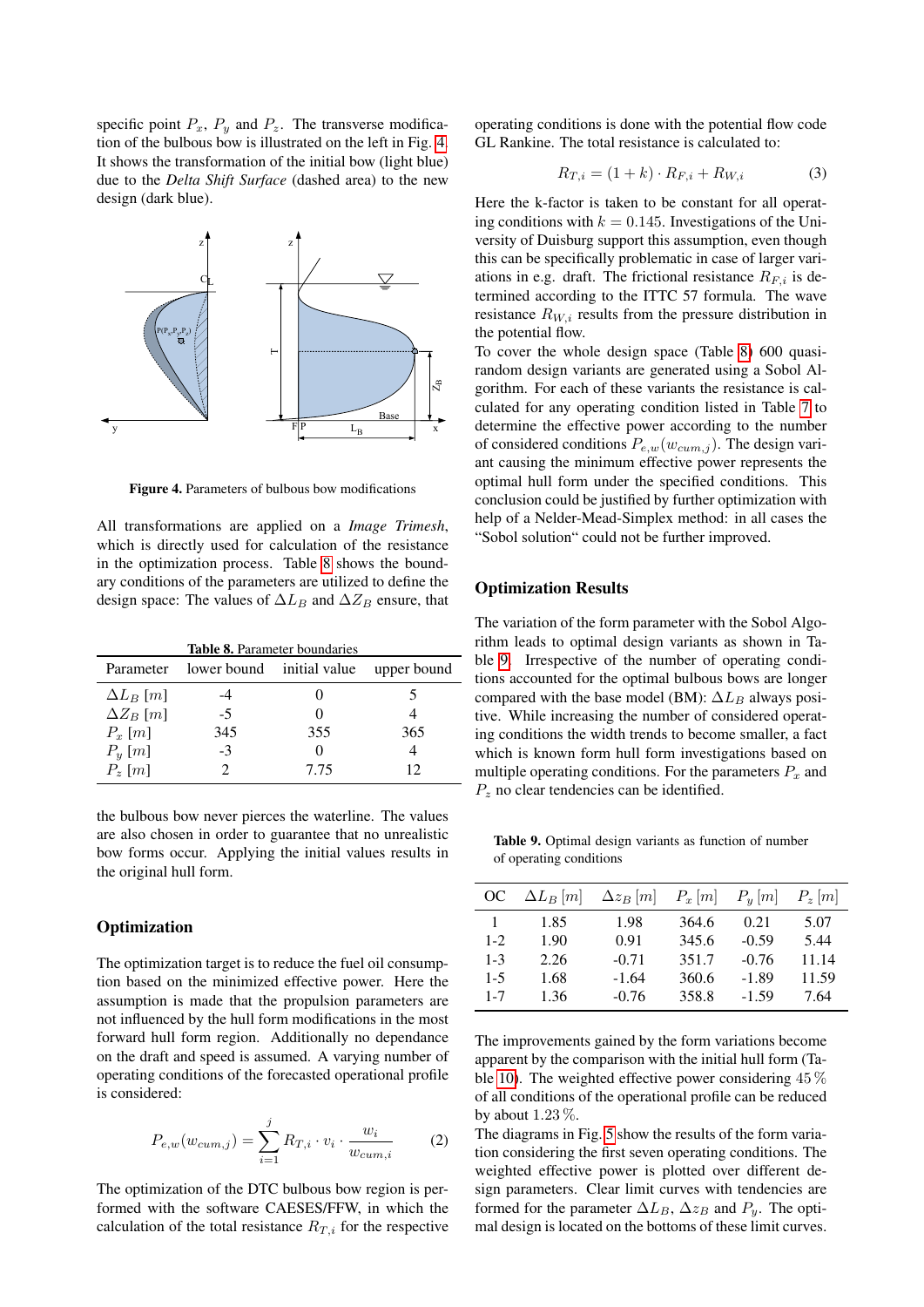<span id="page-5-0"></span>Table 10. Comparison of optimal design variant to initial hull form

|                       | $P_{e,w,1}\left[kW\right]$ | $P_{e,w,2}\left[kW\right]$ | $P_{e,w,3}\left[kW\right]$ | $P_{e,w,5}\,[kW]$ | $P_{e,w,7}$ [kW] |
|-----------------------|----------------------------|----------------------------|----------------------------|-------------------|------------------|
| base model<br>optimum | 32455<br>32089             | 28364<br>28210             | 24404<br>24315             | 22456<br>22252    | 22945<br>22663   |
|                       | $-1.13\%$                  | $-0.54\%$                  | $-0.36\%$                  | $-0.91\%$         | $-1.23\%$        |



<span id="page-5-1"></span>Figure 5.  $P_{e,w,7}$  as a function of the design parameters  $\Delta L_B$ ,  $\Delta z_B$  and  $P_y$  (BM for Base Model)

The calculations reveal that the courve progressions are independent of the number of considered operating conditions.

To investigate the sensitivity of results according to the number of considered operating conditions the different values of weighted effective power are normalized to the weighted effective power of seven conditions, see Eq. [4](#page-5-2) in which the variable 'OptiForm()' represents the related optimal variant.

<span id="page-5-2"></span>
$$
P_{e,norm}(w_{cum,i}) = \frac{P_{e,w} \left(\text{Optiform}(w_{cum,i}) \Rightarrow w_{cum,7}\right)}{P_{e,w} \left(\text{Optiform}(w_{cum,7})\right)}
$$
\n(4)

In Fig. [6](#page-5-3) the normalized effective power is plotted over the cumulated weightings. An asymptotic trend can be identified: with an increasing number of considered operating conditions an optimal design with respect to the overall operational profile can be found. The optimal design, considering only one operation condition leads to about 3 % more power with respect to the design considering seven conditions, in the latter case covering 45 % of the vessel's forcasted speed and draft combinations.

# Conclusion and Outlook

The presented method for a scenario based optimization of a parametrically modeled hull form shows how to achieve reductions of the effective power in order to gain savings of fuel oil and costs. It is shown that the consideration of seven conditions, representing 45 % of the total operational profile, leads to a design that is almost optimal for satisfying the designated transportation task.

For the introduced scenario approach reasonable input values are found to determine a operational profile for the DTC. Therefore simplified assumptions are made mainly



<span id="page-5-3"></span>Figure 6. Normalized effective power according to the number of considered operating conditions, see Table [7](#page-3-1)

due to the lack of information. To improve the optimization RANSE-methods could be used instead of potential flow code for determine more precise resistance results. Also the expansion of the parametric model with additional form parameters controlling the complete hull form could be interesting for continuing studies. The validation of the scenario method with real case studies should the the focus for the next steps.

# Acknowledgement

The authors would like to thank DNV GL for their valuable support of the software GL Rankine. This work was funded by the German Federal Ministry of Economic Affairs and Energy (BMWi) based on a decision of the German Bundestag, grand No. 03SX339J.